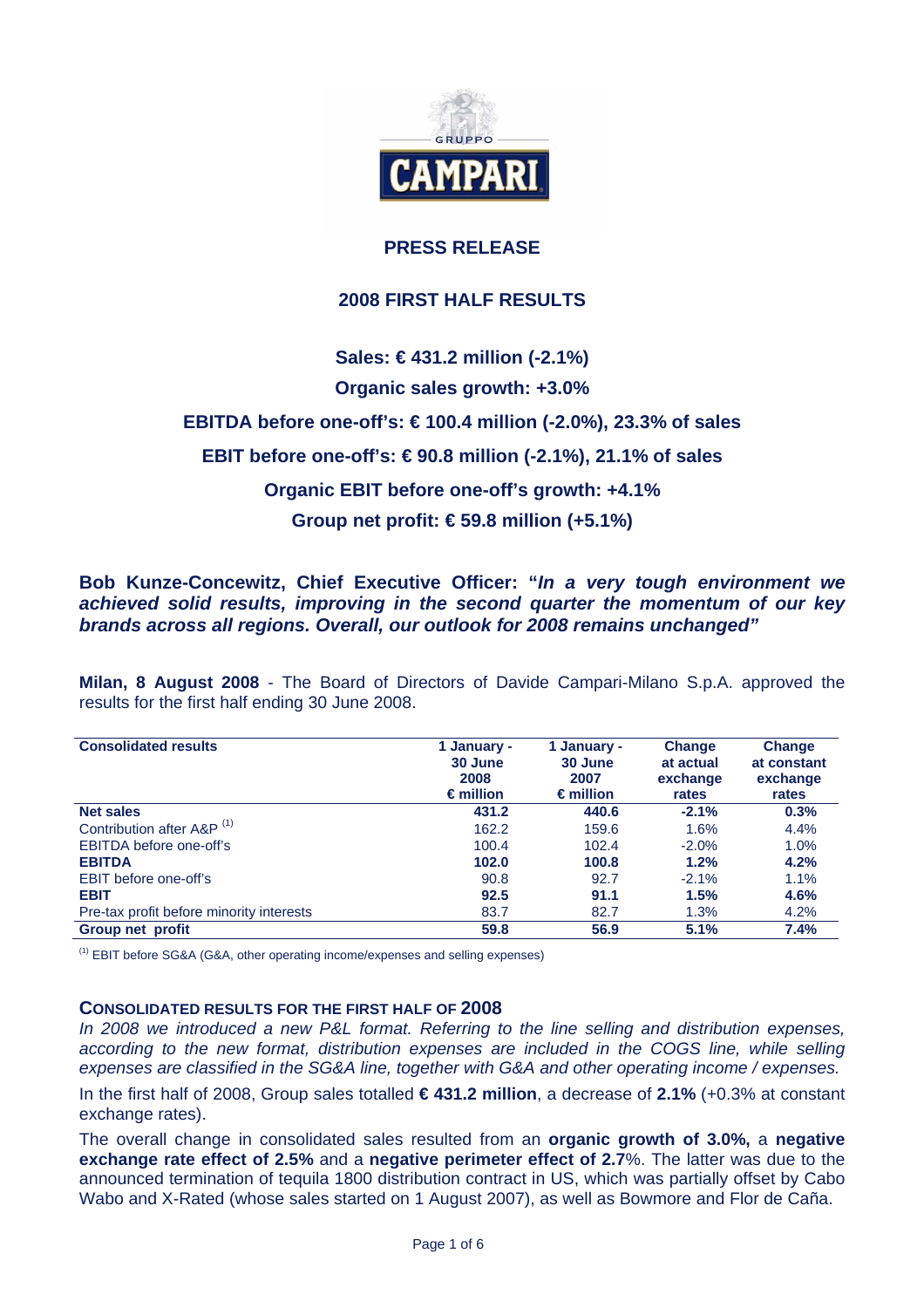**Contribution after A&P (gross margin after distribution costs and A&P) increased by 1.6%** to € 162.2 million (+4.4% at constant exchange rates), or 37.6% of sales. Organic growth accounted for 5.3% and external growth was a negative for 0.8%, lastly exchange rate effects negatively contributed for 2.8%.

**EBITDA before one-off's decreased by 2.0%**  $(+1.0\%$  at constant exchange rates) to  $\in$  100.4 million, or 23.3% of sales.

**EBITDA rose by 1.2%** (+4.2% at constant exchange rates) to € 102.0 million, or 23.7% of sales.

**EBIT before one-off's went down by 2.1%** (+1.1% at constant exchange rates) to € 90.8 million, or 21.1% of sales. Organic growth accounted for 4.1%

**EBIT increased by 1.5%** (+4.6% at constant exchange rates) to € 92.5 million, or 21.4% of sales. Organic growth accounted for 7.7%

**Profit before tax and minority interests** was € 83.7 million, an **increase of 1.3%.**

**The Group net profit** was € 59.8 million, with a **progression of 5.1%** (+7.4% at constant exchange rates).

As of 30 June 2008, after payments of  $\epsilon$  31.8 million as dividends and US\$ 80.8 million (approximately € 57 million) for 80% of Cabo Wabo, **net debt** stood at € 354.8 million (€ 288.1 million as of 31 December 2007). The net debt includes €18.4 million estimated debt for possible exercise of put option on remaining 20% minority stake in Cabo Wabo.

# **CONSOLIDATED SALES FOR THE FIRST HALF OF 2008**

The **spirits segment** (70.6% of total sales) recorded a **decrease of 4.5%**, the combined result of an **organic growth of 2.2%**, a **negative exchange rate effect of 3.1**% and a **negative perimeter effect of 3.7%.** 

The **Campari** brand posted a **growth of 4.8%** at constant exchange rates (4.3% at actual exchange rates). **SKYY** sales **grew by 8.5%** at constant exchange rates (-4.4% at actual exchange rates). Regarding the other main brands, **CampariSoda** finished the first half with a slight decrease of **1.1%; Aperol** confirmed the positive trend and recorded a strong growth of **+12.0%** at constant exchange rates. The **Brazilian brands** (**-15.8%** at constant exchange rates) and **Cynar** (**-8.5%** at constant exchange rates) registered a decrease, a short term effect due to a tax change in Sao Paulo state; while **Glen Grant** ended up the first half almost in line with last year (**-0.6%** at constant exchange rates)

Regarding agency brands, **Jack Daniel's** performed well (**+6.5%** at constant exchange rates).

The **wines segment,** which contributed 13.9% of total sales, registered a **growth of 5.6%**, due to the combination of **organic growth of 6.2%** and a **negative exchange rate effect of 0.6**%. The segment's positive performance was driven by **Cinzano vermouth** (**+5.6%** at constant exchange rates) and by **Cinzano sparkling wines** (**+4.8%** at constant exchange rates). The still wines segment also benefited from the positive performance of **Sella & Mosca** (**+5.3%**).

**Sales of soft drinks** (13.5% of total sales), which are generated almost entirely by the Italian market, recorded an **organic growth of 1.8**%, driven by Crodino (+6.5%), while the Lemonsoda range registered a decrease **(-1.6%)** due to poor weather condition in Q2.

Looking at results **by region**, sales on the **Italian market** (45.9% of total Group sales) recorded an **increase of 2.8%**, thanks to good organic growth. Sales in **Europe** (21.0% of consolidated sales) **grew by 4.8%**, driven by the **organic sales growth of 5.6%**, thanks to positive performances from key markets; the exchange rate effect was negative at 0.8%. In the Americas (28.2% of total sales), the **US market** registered an organic **growth of 1.3%**, a negative exchange rate effect **of 9.6%** and a negative perimeter effect **of 11.6%.** In **Brazil,** sales registered an organic **decrease of 11.7%**. The exchange rate effect was positive at 4.2%. Sales in the **rest of the world** (including duty free sales), which accounted for 4.8% of total sales, **grew by 14.9%** overall, driven by an **organic growth of 16.8%**.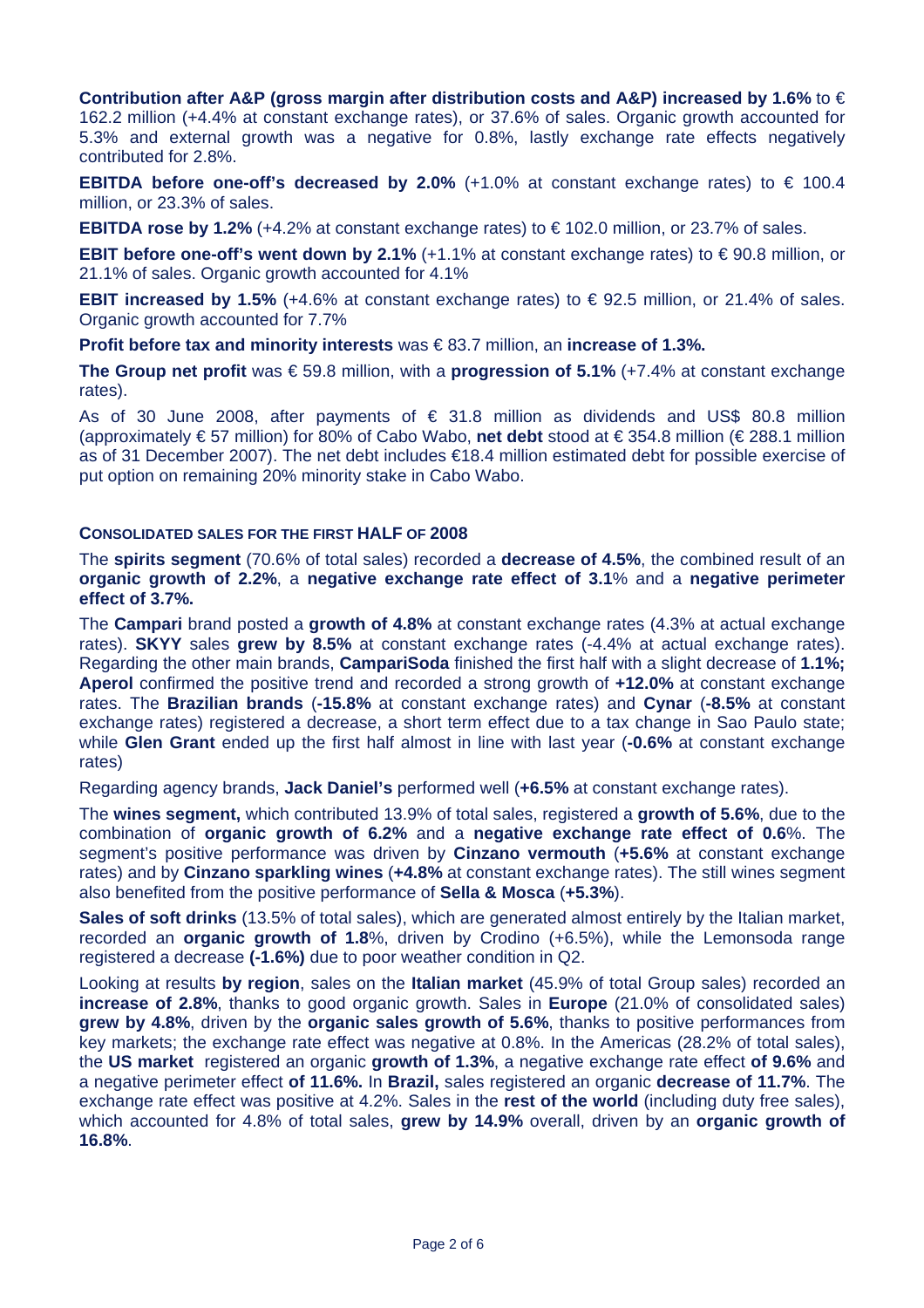## *CONFERENCE CALL*

Please note that at **15.00 (CET) today, Friday 8 August 2008**, Campari's management will hold a conference call to present the Group's 2008 first half results to analysts, investors and media. To participate, please dial one of the following numbers:

- **from Italy: 800 785 163 (toll free number)**
- **from abroad: +39 02 6968 2741**

### **Access code: 711416**

The **presentation slides** can be downloaded before the conference call from the main investor relations page on Gruppo Campari's website, at http://investors.camparigroup.com.

A **recording of the conference call** will be available from 22.00 (CET) on Friday 8 August until 22.00 (CET) on Friday 15 August 2008.

To hear it, please call **+44 20 713 69233** (access code: **99262438#**).

\* \* \*

*The Manager in charge of preparing Davide Campari-Milano S.p.A.'s financial reports, Paolo Marchesini, certifies - pursuant to article 154 bis, paragraph 2 of the Consolidated Law on Financial intermediation (Legislative Decree 58/1998) - that the accounting disclosures in this statement correspond to the accounting documents, ledgers and entries.* 

\* \* \*

Gruppo Campari is a major player in the global beverage sector, trading in over 190 nations around the world with a leading position in the Italian and Brazilian markets and a strong presence in the US, Germany and Switzerland. The Group has an extensive portfolio that spans three business segments: spirits, wines and soft drinks. In the spirits segment stand out internationally renowned brands, such as Campari, SKYY Vodka and Cynar together with leading local brands, such as Aperol, Cabo Wabo, CampariSoda, Glen Grant, Ouzo 12, Zedda Piras, X-Rated and the Brazilian brands Dreher, Old Eight, Drury's. In the wine segment together with Cinzano, known world-wide, are Liebfraumilch, Mondoro, Riccadonna, Sella & Mosca and Teruzzi & Puthod all respected wines in their category. In the soft drinks segment are Crodino, Lemonsoda and its respective line extension dominating the Italian market. The Group has over 1,500 employees. The shares of the parent company, Davide Campari-Milano, are listed on the Italian Stock Exchange.

### **FOR FURTHER INFORMATION:**

# **Investor enquiries: Media enquiries:** Tel.: +39 02 6225 330 Tel.: +39 02 6225 206

**Alex Balestra**  Tel. : +39 02 6225 364 **Moccagatta Pogliani & Associati**  Email: investor.relations@campari.com Tel.: +39 02 8693806

**Chiara Bressani** Email: chiara.bressani@campari.com

Email: segreteria@moccagatta.it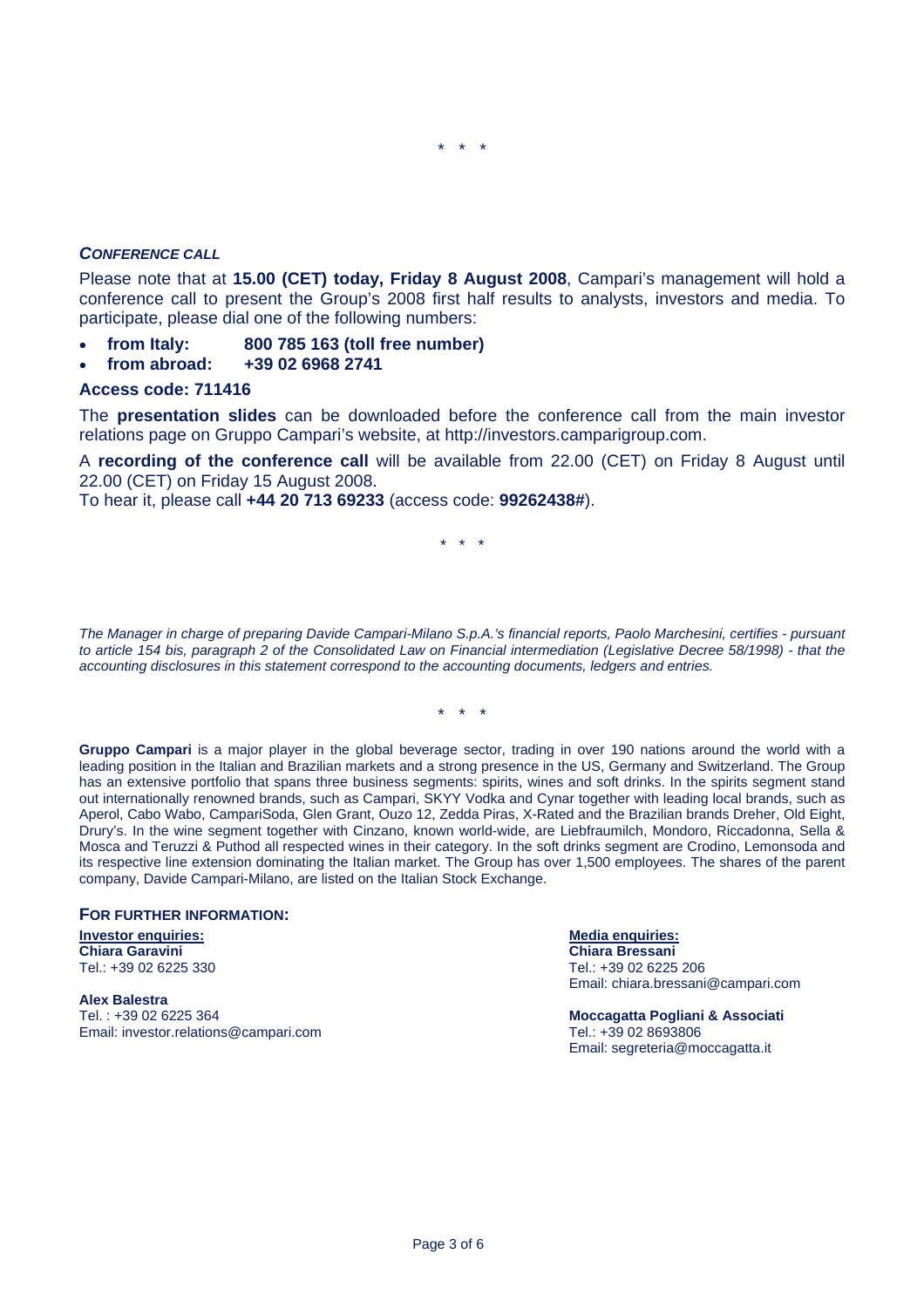# **GRUPPO CAMPARI**

# **Consolidated net revenues by segment**

|                | 1 January - 30 June 2008 |        | 1 January - 30 June 2007 |        | Change  |  |
|----------------|--------------------------|--------|--------------------------|--------|---------|--|
|                | $\epsilon$ million       | $\%$   | $\epsilon$ million       | $\%$   | $\%$    |  |
| <b>Spirits</b> | 304.3                    | 70.6%  | 318.7                    | 72.3%  | $-4.5%$ |  |
| Wines          | 60.1                     | 13.9%  | 56.9                     | 12.9%  | 5.6%    |  |
| Soft drinks    | 58.4                     | 13.5%  | 57.4                     | 13.0%  | 1.8%    |  |
| Other revenues | 8.4                      | 1.9%   | 7.6                      | 1.7%   | 11.0%   |  |
| <b>Total</b>   | 431.2                    | 100.0% | 440.6                    | 100.0% | $-2.1%$ |  |

### **Consolidated net revenues by geographic area**

|                   | 1 January - 30 June 2008 |        | 1 January - 30 June 2007 |        | <b>Change</b> |
|-------------------|--------------------------|--------|--------------------------|--------|---------------|
|                   | $\epsilon$ million       | $\%$   | $\epsilon$ million       | $\%$   | %             |
| Italy             | 198.1                    | 45.9%  | 192.6                    | 43.7%  | 2.8%          |
| Europe            | 90.7                     | 21.0%  | 86.5                     | 19.6%  | 4.8%          |
| Americas          | 121.6                    | 28.2%  | 143.3                    | 32.5%  | $-15.1%$      |
| Rest of the world |                          |        |                          |        |               |
| and duty free     | 20.9                     | 4.8%   | 18.2                     | 4.1%   | 14.9%         |
| <b>Total</b>      | 431.2                    | 100.0% | 440.6                    | 100.0% | $-2.1%$       |

# **Consolidated income statement**

|                                              | 1 January - 30 June 2008 |          | 1 January 30 June 2007 |          | Change  |
|----------------------------------------------|--------------------------|----------|------------------------|----------|---------|
|                                              | $\epsilon$ million       | %        | $\epsilon$ million     | %        | %       |
| Net sales $(1)$                              | 431.2                    | 100.0%   | 440.6                  | 100.0%   | $-2.1%$ |
| Total cost of goods sold <sup>(2)</sup>      | (193.6)                  | $-44.9%$ | (201.1)                | $-45.7%$ | $-3.7%$ |
| <b>Gross margin after distribution costs</b> | 237.6                    | 55.1%    | 239.4                  | 54.3%    | $-0.8%$ |
| Advertising and promotion                    | (75.4)                   | $-17.5%$ | (79.8)                 | $-18.1%$ | $-5.6%$ |
| <b>Contribution after A&amp;P</b>            | 162.2                    | 37.6%    | 159.6                  | 36.2%    | 1.6%    |
| SG&A <sup>(3)</sup>                          | (71.5)                   | $-16.6%$ | (66.9)                 | $-15.2%$ | 6.9%    |
| <b>EBIT before one-off's</b>                 | 90.8                     | 21.1%    | 92.7                   | 21.0%    | $-2.1%$ |
| One off's                                    | 1.7                      | 0.4%     | (1.6)                  | $-0.4%$  |         |
| <b>Operating profit = EBIT</b>               | 92.5                     | 21.4%    | 91.1                   | 20.7%    | 1.5%    |
| Net financial income (expenses)              | (8.2)                    | $-1.9%$  | (8.5)                  | $-1.9%$  | $-3.8%$ |
| Income from associates                       | 0.2                      | 0.0%     | 0.1                    | 0.0%     |         |
| Put option costs                             | (0.7)                    | 0.4%     | 0.0                    | 0.0%     |         |
| Pre-tax profit before taxes                  |                          |          |                        |          |         |
| and minority interests                       | 83.7                     | 19.4%    | 82.7                   | 18.8%    | 1.3%    |
| Taxes                                        | (23.7)                   | $-5.5%$  | (25.7)                 | $-5.8%$  | $-7.5%$ |
| <b>Net profit</b>                            | 60.0                     | 13.9%    | 57.0                   | 12.9%    | 5.2%    |
| <b>Minority interests</b>                    | (0.1)                    | 0.0%     | (0.0)                  | 0.0%     |         |
| Group's net profit                           | 59.8                     | 13.9%    | 56.9                   | 12.9%    | 5.1%    |
| Depreciation and amortisation                | (9.6)                    | $-2.2%$  | (9.7)                  | $-2.2%$  | $-1.0%$ |
| <b>EBITDA before one-off's</b>               | 100.4                    | 23.3%    | 102.4                  | 23.2%    | $-2.0%$ |
| <b>EBITDA</b>                                | 102.0                    | 23.7%    | 100.8                  | 22.9%    | 1.2%    |

(1) Net of discounts and excise duties.

(2) Includes cost of materials, production costs and distribution expenses.

(3) Includes G&A, other operating income/expenses and selling expenses.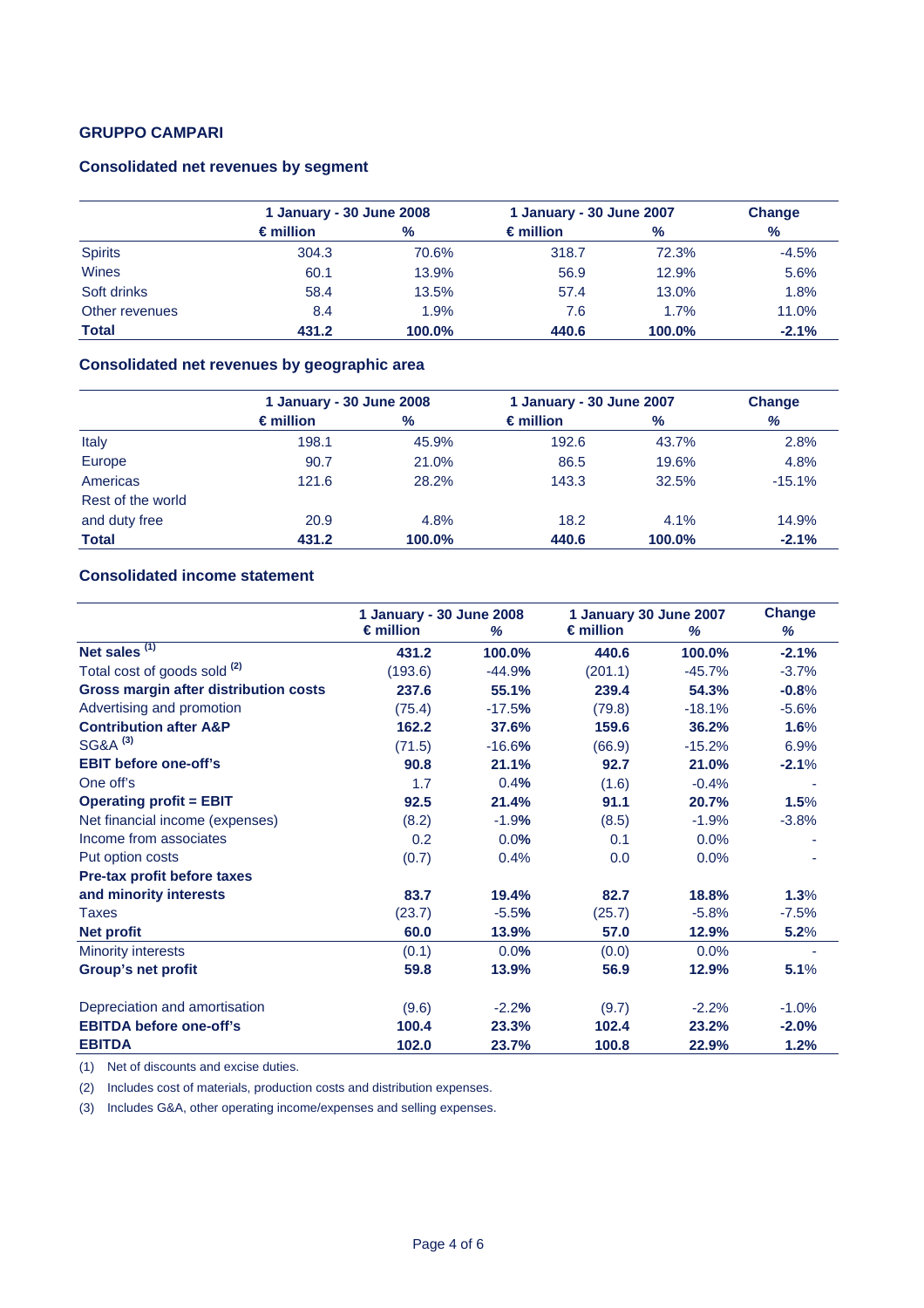# **GRUPPO CAMPARI**

# **Consolidated balance sheet**

|                                             | 30 June 2008<br>$\epsilon$ million | 31 December 2007<br>$\epsilon$ million |
|---------------------------------------------|------------------------------------|----------------------------------------|
| <b>ASSETS</b>                               |                                    |                                        |
| <b>Non-current assets</b>                   |                                    |                                        |
| Net tangible fixed assets                   | 159.1                              | 155.4                                  |
| <b>Biological assets</b>                    | 16.6                               | 15.9                                   |
| Property                                    | 0.7                                | 4.0                                    |
| Goodwill and trademarks                     | 861.6                              | 812.2                                  |
| Intangible assets                           | 5.0                                | 5.1                                    |
| Interests in associates                     | 0.5                                | 0.6                                    |
| Pre-paid taxes                              | 15.4                               | 15.9                                   |
| Other non-current assets                    | 8.1                                | 10.0                                   |
| <b>Total non-current assets</b>             | 1.067.0                            | 1,019.1                                |
| <b>Current assets</b>                       |                                    |                                        |
| Inventories                                 | 172.0                              | 166.9                                  |
| Trade receivables                           | 266.2                              | 280.0                                  |
| <b>Financial receivables</b>                | 3.5                                | 2.9                                    |
| Cash and cash equivalents                   | 110.3                              | 199.8                                  |
| Other receivables                           | 32.3                               | 37.1                                   |
| <b>Total current assets</b>                 | 584.3                              | 686.7                                  |
| Non-current assets for sale                 | 12.7                               | 2.5                                    |
| <b>Total assets</b>                         | 1,664.0                            | 1,708.3                                |
| <b>LIABILITIES AND SHAREHOLDERS' EQUITY</b> |                                    |                                        |
| <b>Shareholders' equity</b>                 |                                    |                                        |
| Share capital                               | 29.0                               | 29.0                                   |
| <b>Reserves</b>                             | 861.9                              | 847.6                                  |
| Group's shareholders' equity                | 890.9                              | 876.6                                  |
| <b>Minority interests</b>                   | 2.1                                | 1.9                                    |
| <b>Total shareholders' equity</b>           | 893.0                              | 878.6                                  |
| <b>Non-current liabilities</b>              |                                    |                                        |
| <b>Bonds</b>                                | 268.5                              | 287.7                                  |
| Other non-current financial payables        | 97.0                               | 72.6                                   |
| Staff severance funds                       | 10.6                               | 11.7                                   |
| <b>Risks funds</b>                          | 9.1                                | 11.0                                   |
| Deferred tax                                | 64.9                               | 60.7                                   |
| <b>Total non-current liabilities</b>        | 450.2                              | 443.6                                  |
| <b>Current liabilities</b>                  |                                    |                                        |
| <b>Banks loan</b>                           | 86.4                               | 114.4                                  |
| Other financial payables                    | 20.7                               | 21.2                                   |
| Trade payables                              | 135.8                              | 156.6                                  |
| Payables for taxes                          | 44.0                               | 54.6                                   |
| Other current liabilities                   | 34.0                               | 39.4                                   |
| <b>Total current liabilities</b>            | 320.8                              | 386.1                                  |
| Total liabilities and shareholders' equity  | 1,664.0                            | 1,708.3                                |